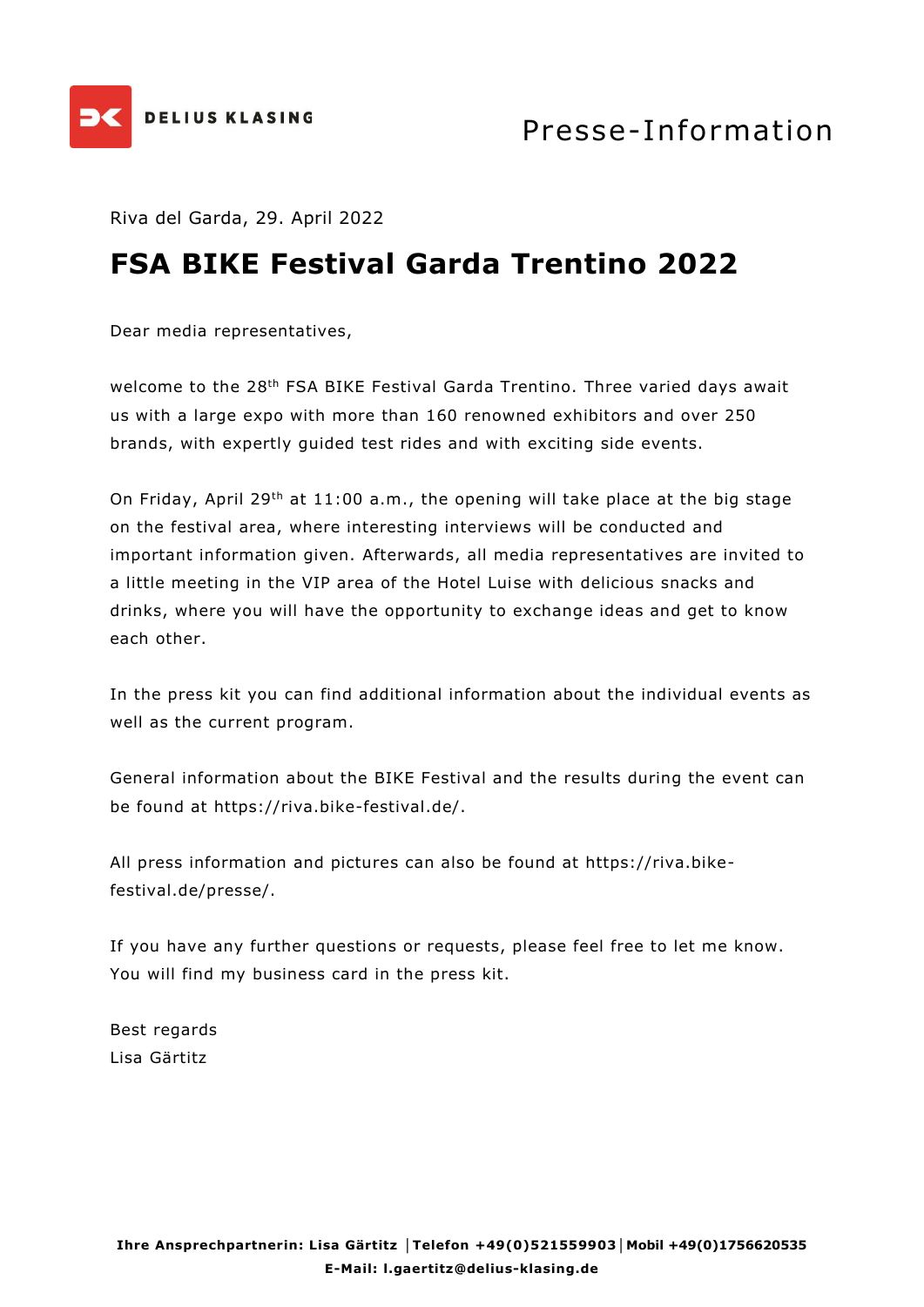

## **SCOTT BIKE Marathon**

On Saturday morning, endurance athletes are guaranteed to wake up at the 'SCOTT BIKE Marathon'. At 7:30 a.m. the starting signal is given for the race. The athletes can choose one of three optional distances. The course first leads along the idyllic picturesque northern shore of Lake Garda, then winds its way up to the heights of the Garda mountains. The routes around Italy's largest lake are peppered with exciting trails and gorgeous panoramas. All marathon routes run on public roads, farm tracks, forest paths and hiking trails and are signposted from start to finish. In addition to the route map, elevation profile and route description, participants will also be provided with GPX data prior to the race.

The three distances:

Ronda Piccola: 30.67 kilometers | 1,065 vertical meters Ronda Grande: 59.56 kilometers | 2,406 vertical meters Ronda Extrema: 82.77 kilometers | 3,484 vertical meters

Late registration is possible on Friday, 29<sup>th</sup> of April 2022 between 11:00 a.m. and 7:00 p.m. and Saturday, 30th of April 2022 from 6:00 a.m. to 7:00 a.m. at Hotel Luise (directly at the festival area).

**Date:** Saturday, 30th of April 2022 at 7:30 a.m.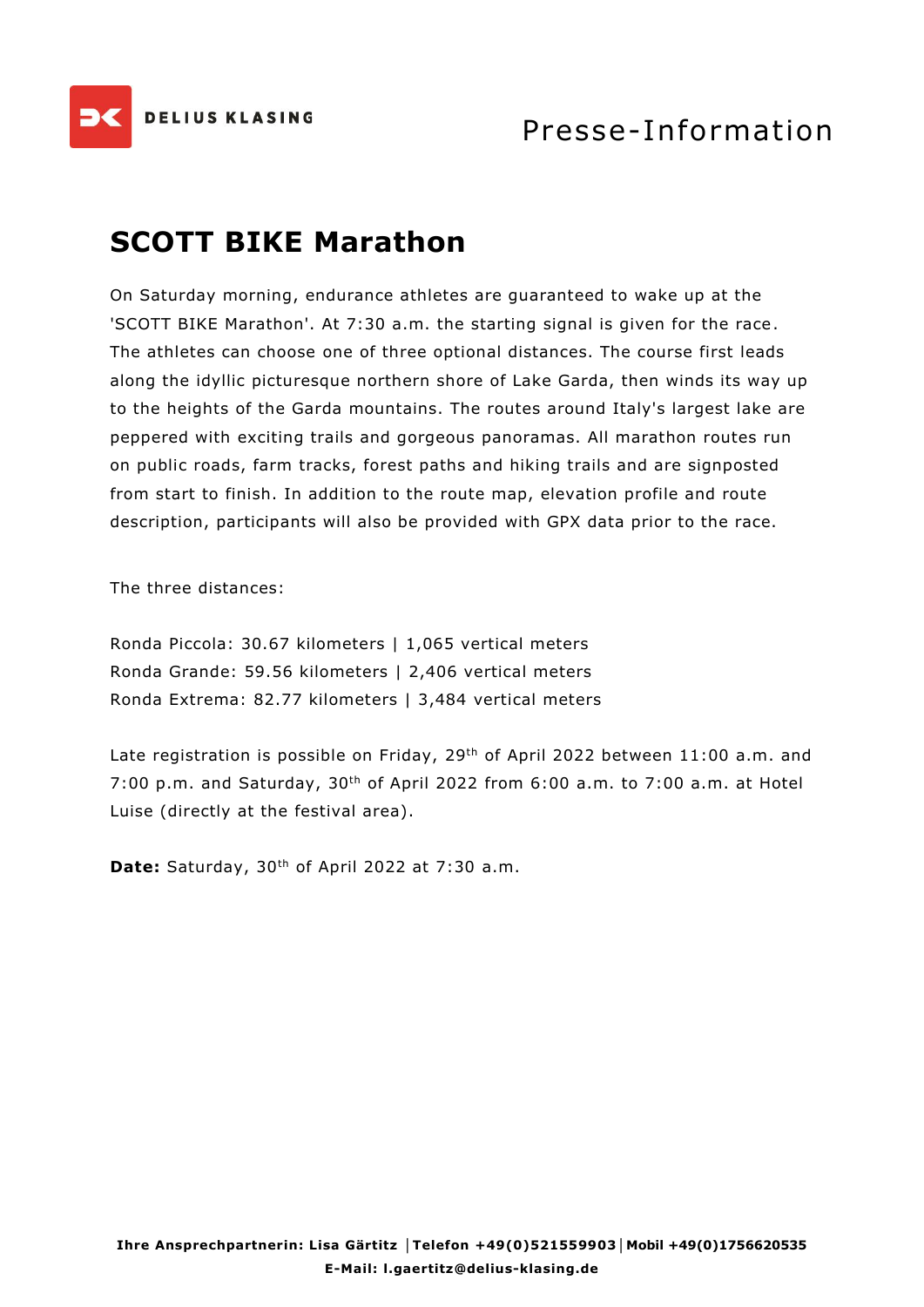

# **Bosch eMTB Challenge supported by Trek**

If you think you can rest easy at the 'Bosch eMTB Challenge supported by Trek' thanks to the motor assistance, you're wrong. This eMTB race is a challenging mix of enduro, trail and orienteering races, spiced up with extra e-power. So it's not just the power of the motor and muscles that count, but also riding technique, skill and a sense of direction. The challenge consists of several stages with a varied mix of uphill and downhill kilometers. Fun, adventure and action are guaranteed. The Challenge is designed for different performance levels and is therefore suitable for every mountain biker. Thus, there are the categories "Amateur" and "Advanced". While the "Amateur" race is also suitable for beginners, participants in the "Advanced" competition have to complete an additional stage, which requires a high level of technical and riding skills and is therefore only suitable for advanced bikers.

Date: Saturday, April 30<sup>th</sup> 2022 at 11:00 a.m.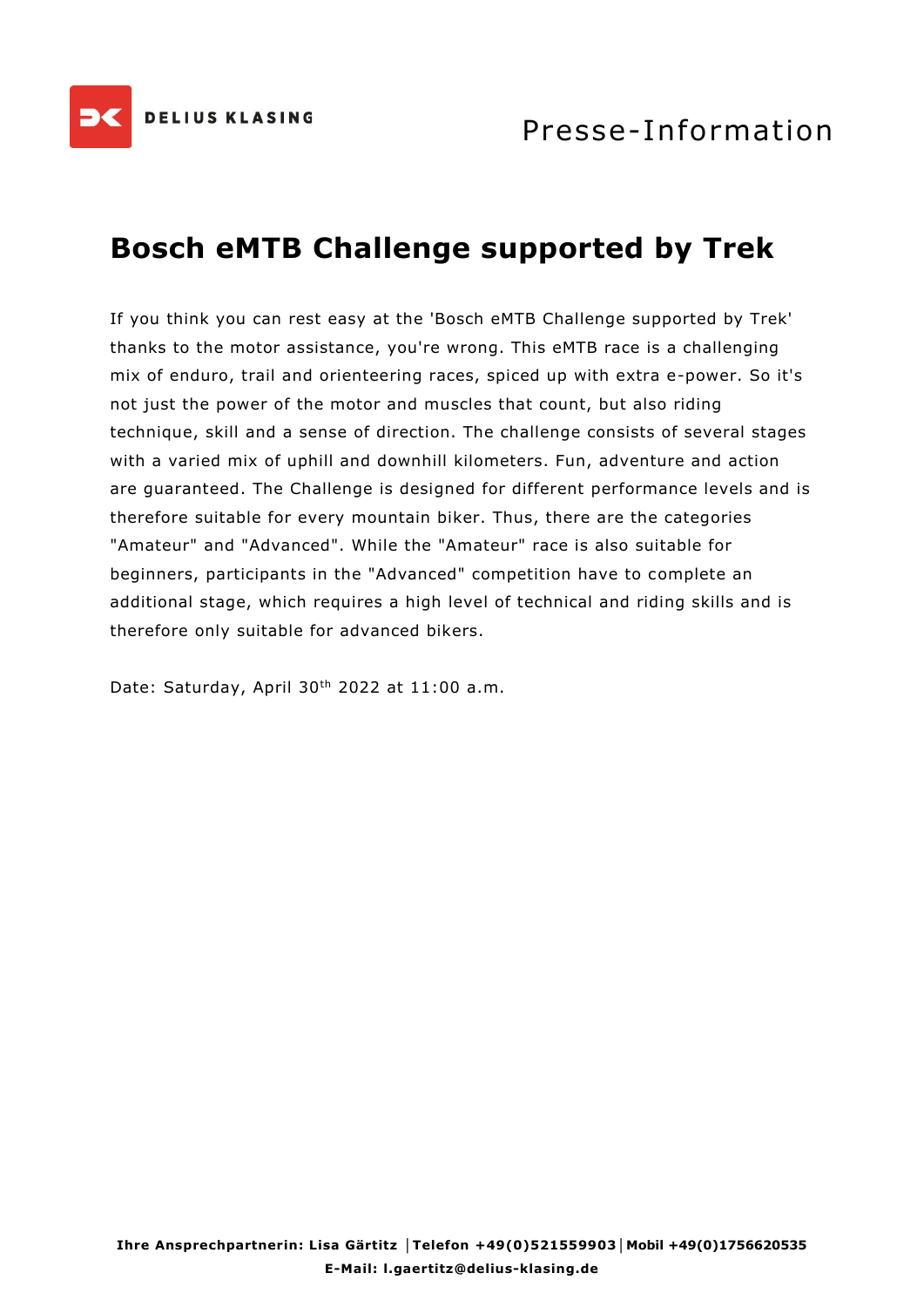

## **Enduro Challenge**

Sunday will be full of action. At the 'Enduro Challenge' all trail lovers can prove their talent on the trails of Lake Garda from 8:30 a.m. on. The route leads at the northeast of Arco in the direction of Doss del Clef and corresponds by and large to the 2021 route. On some stages the track builders have expanded little parts and made the route even more attractive. The Enduro Challenge is divided into four stages:

Stage 1: 1.14 kilometers, 227 downhill meters Stage 2: 1.58 kilometers, 343 downhill meters Stage 3: 3.27 kilometers, 645 downhill meters Stage 4: 0.79 kilometers, 119 downhill meters **Total**: 6.78 kilometers, 1,334 meters of descent

The transfer stages (a total of 29 kilometers and 1,570 vertical meters) must be completed by bike.

Date: Sunday,  $1<sup>st</sup>$  of May 2022 at 8:30 a.m.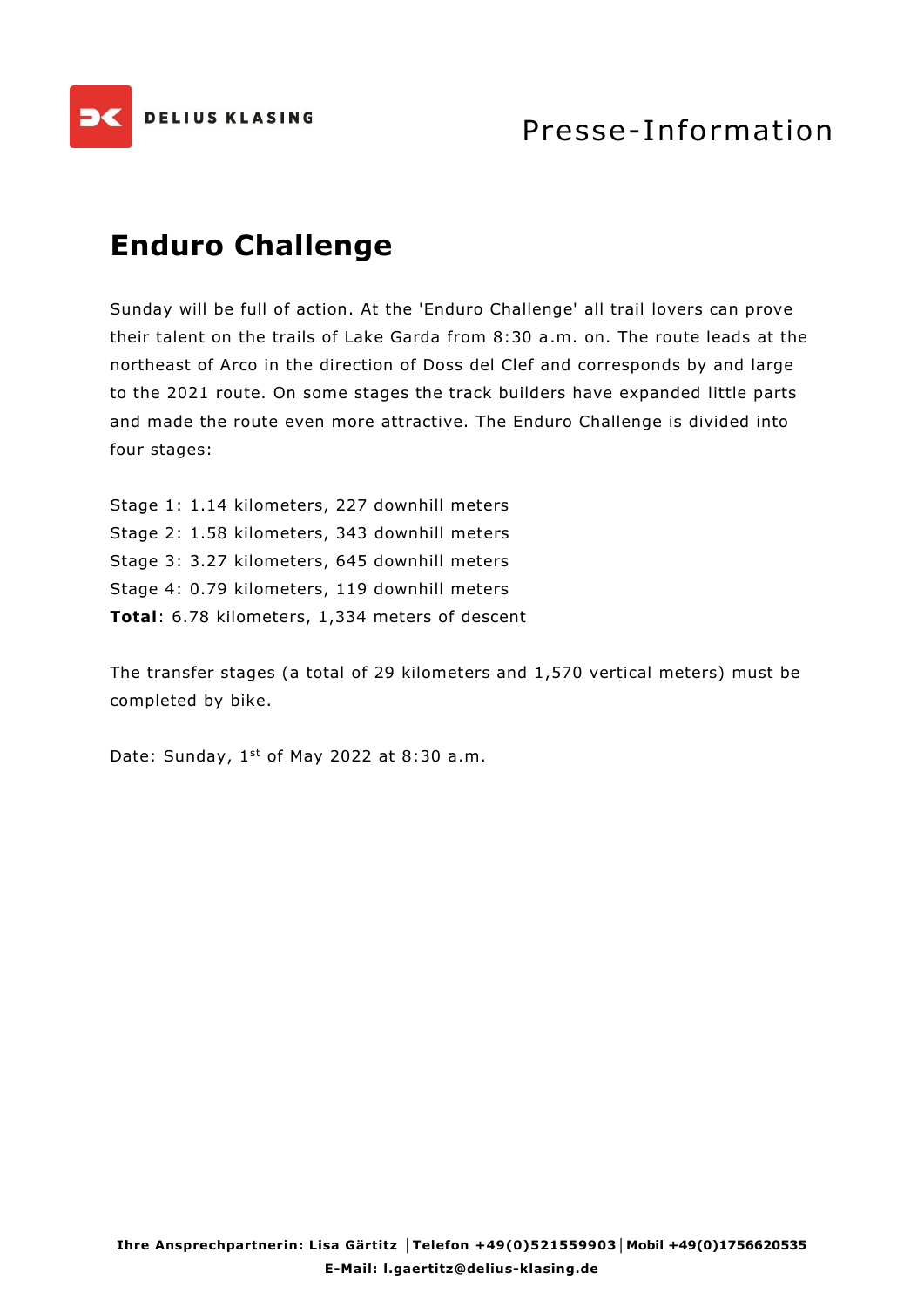

# **Junior Trophy**

Racing like the role models, entering the same finishing straight as the adults, cheered on by cheering parents, getting a taste of racing air: this is an indescribable experience for every mountain bike enthusiastic child. Despite all the competitive spirit, of course the fun is the important fact. Here, every child is a winner. That's why there is a beautiful finisher's medal for everyone at the finish line as recognition and a personal memento. The three fastest kids in each category will also receive prizes and a place on the podium. After the award ceremony all kids can be celebrated for their performance on the big BIKE stage.

All children between the ages of 3-14 (born in 2019-2008) may participate in the 'Junior Trophy'. The distances will be adapted to the categories according to age.

**Date:** Sunday, 1<sup>st</sup> of May 2022 at 10:30 a.m.: age groups 2019 - 2014 Sunday, 1st of May 2022 at 12:30 p.m.: age groups 2013 - 2008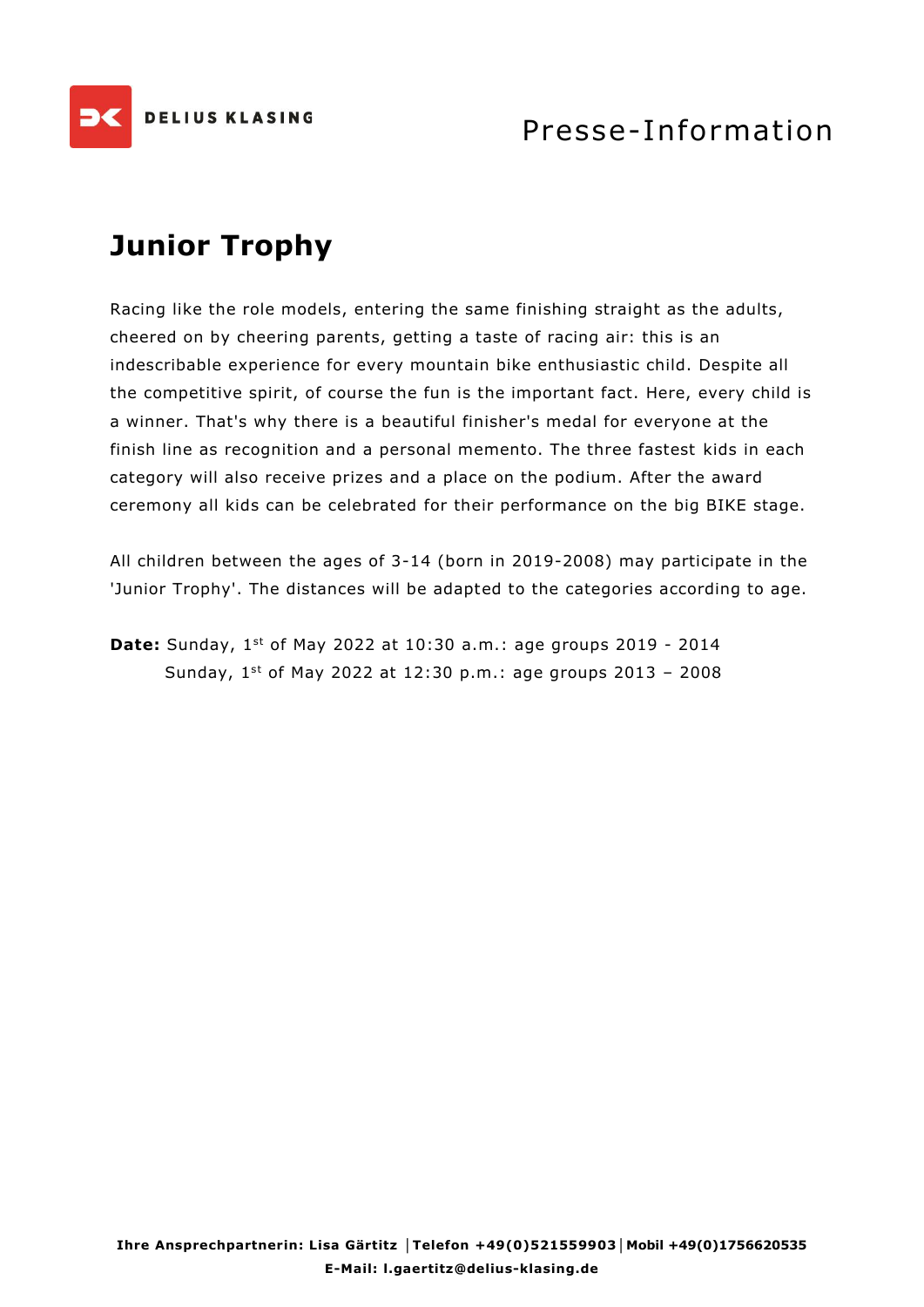

### Presse-Information

# **Expo**

The main focus of the FSA BIKE Festival Garda Trentino 2022 is, as always, the Expo Area - this year the largest in the BIKE Festival history. More than 160 renowned exhibitors of the bike industry with more than 250 brands will present their products on the extensive grounds and make them available for testing. At many booths there will also be great prize promotions and attractive trade fair prizes. In addition, there will be plenty to experience. For example, Simon Gegenheimer and Marion Fromberger will be demonstrating how to charge an ebike with solar power at the Corratec stand, and lamps will be loaned out overnight at the Lupine booth. At the Merida stand, there will be promotions and challenges where parts and accessories can be won. Street trial pro Daniel Degiampietro will give a show with the greatest tricks at Etnies and Stance Socks. Starting at 6:00 p.m., there will be free beer and small talk with Ambassadors like Julia Hofman, Florian Konietzko and the Lupato Brothers. At Radon, Miss Peaches will be signing autographs and at Tatze, Kilian Maderegger put himself in the spotlight with a trial show and Vibram will be offering a free resole for bike shoes. At the Open Night on Saturday and the BIKE Festival Party at the Spiaggia Olivi Party at the Spiaggia can celebrate the get-together extensively.

The entrance to the Expo is free of charge. At the following link you can find the Covid-19 information: https://riva.bike-festival.de/festival/covid-19/.

#### **OPENING HOURS**

Friday, 29th of April 2022: 10:00 a.m. to 7:00 p.m. Saturday, 30th of April 2022: 10:00 a.m. to 7:00 p.m. 7:00 p.m. to 10:30 p.m.: Open Night 10:00 p.m.: BIKE Festival Party at Spiaggia Olivi Sunday, 1st of May 2022: 10:00 a.m. to 4:00 p.m.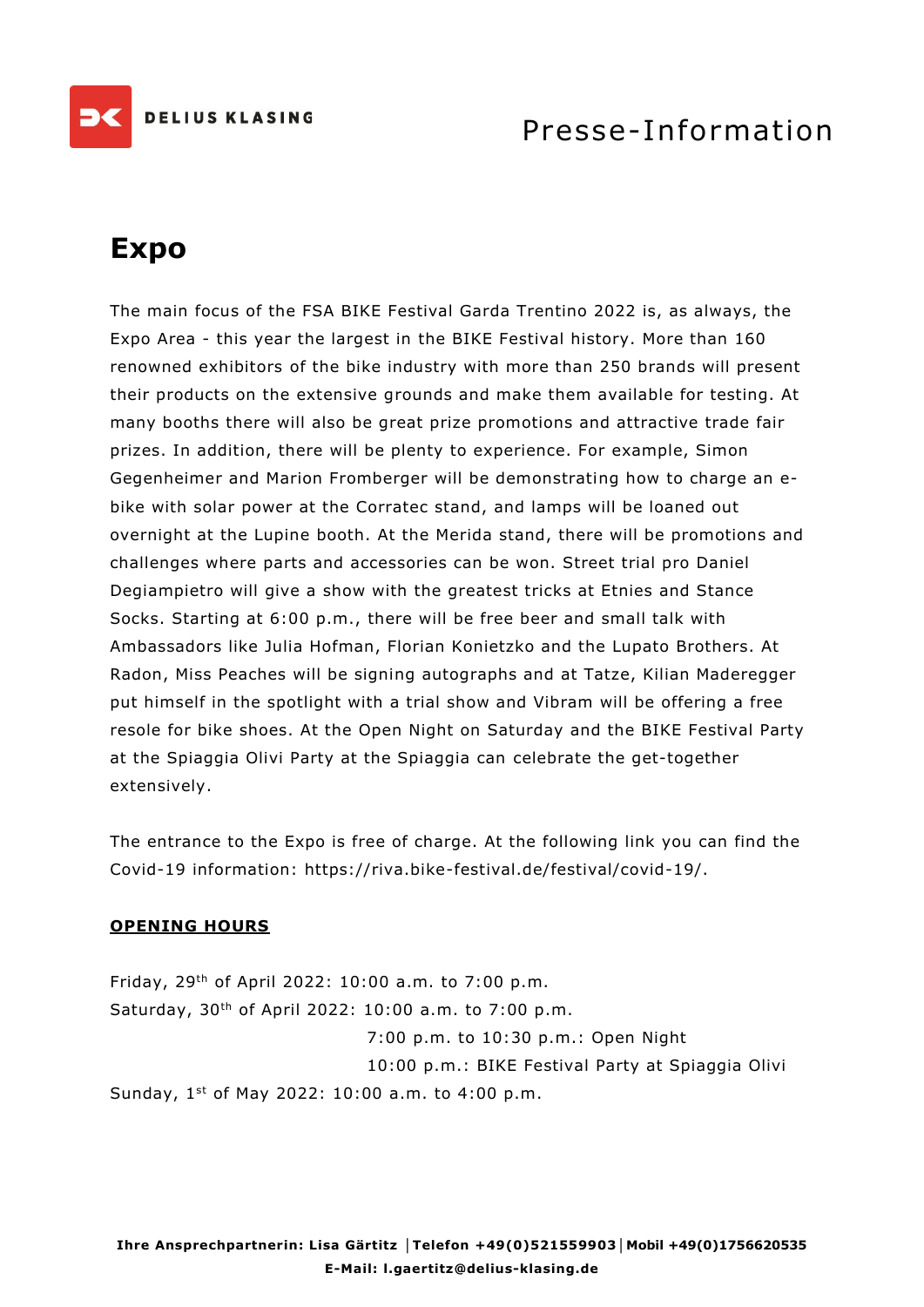

# **Guided Tours**

Riva del Garda is home to numerous **Bike Rental & Repair, Bike Tour Agency** and **shuttle providers** that take bike enthusiasts to the most beautiful spots in the region. The shuttles take guests with or without bikes to a diverse selection of destinations.

For more information and a list of service partners, visit https://riva.bikefestival.de/touren/bike-shuttle/.

Our partner FAHRTWIND® offers various guided tours at the FSA BIKE Festival Garda Trentino 2022. There will be a suitable tour for every level of ability and every type of rider, during which the experienced guides will expertly pass on their knowledge and know-how.

FAHRTWIND® was founded in 1999 by mountain bikers of the first hour in the Upper Bavarian Samerberg. Bikers who grew up in bike racing let the company grow through enthusiasm and expertise to one of the leading German bike travel providers.

To book these services, please contact the providers directly.

**Dates:** Friday, 29<sup>th</sup> of April 2022: 10:00 a.m.:7:00 p.m. Saturday, 30th of April 2022: 10:00 a.m.: 7:00 p.m. Sunday, 1 st of May 2022: 10:00 a.m.: 4:00 p.m.